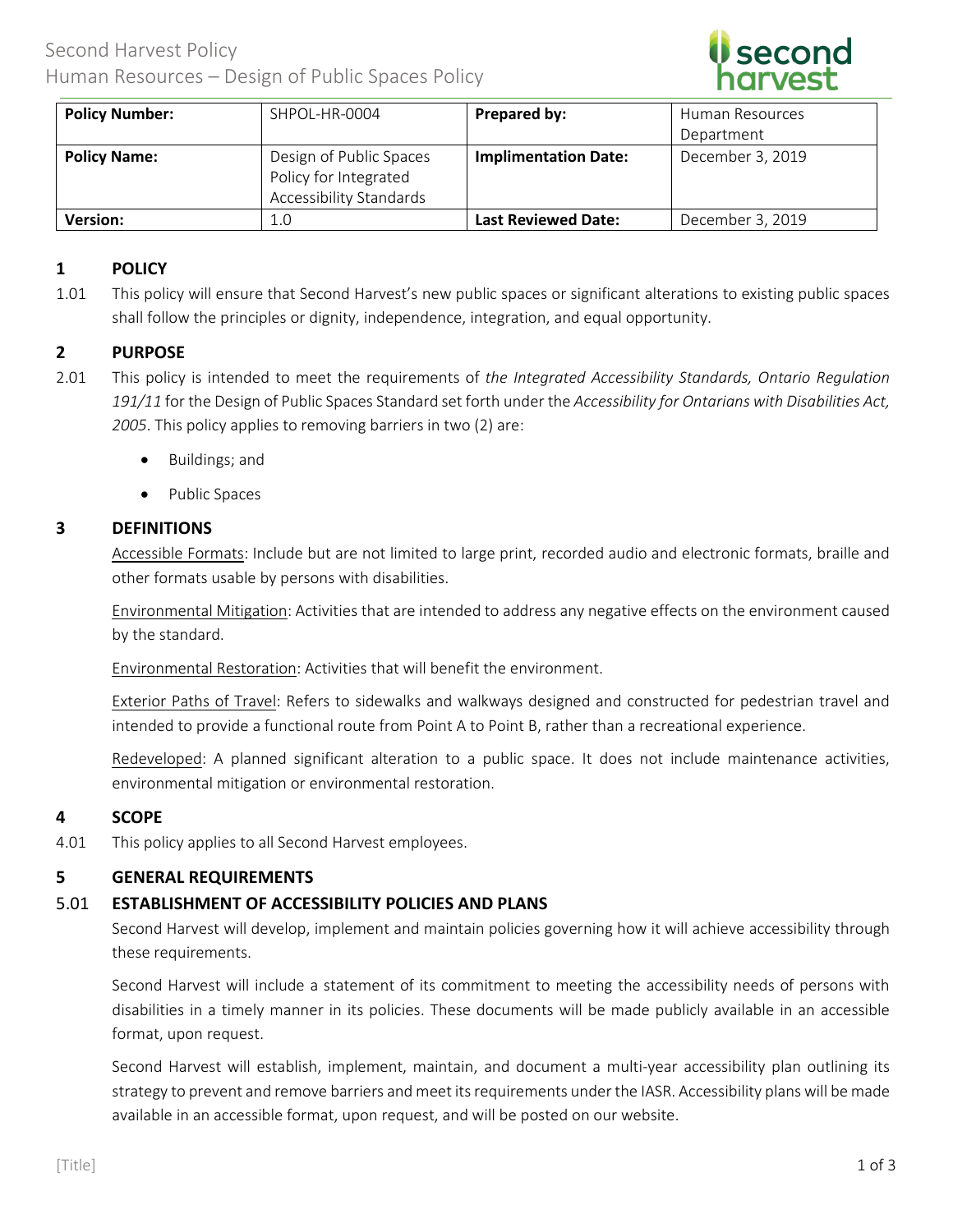

Second Harvest will review and update its accessibility plan once every five (5) years and will establish, review, and update our accessibility plans in consultation with persons with disabilities or an advisory committee.

# 5.02 **PROCURING OR ACQUIRING GOODS AND SERVICES, OR FACILITIES**

Second Harvest will incorporate accessibility criteria and features when procuring or acquiring goods, services or facilities. The only exception is in cases where it is impracticable to do so.

## 5.03 **TRAINING REQUIREMENTS**

Second Harvest will provide training for its employees and volunteers regarding the IASR and the Ontario Human Rights Code as they pertain to individuals with disabilities. Training will also be provided to individuals who are responsible for developing Second Harvest's policies, and all other persons who provide goods, services or facilities on behalf of Second Harvest.

Training will be provided as soon as is reasonably practicable. Training will be provided to new employees, volunteers, agents, and contractors during orientation, and as changes to Second Harvest's accessibility policies occur.

## 5.04 **RECORDS**

Second Harvest will maintain records on the training provided, when it was provided and the number of employees that were trained.

## **6 OUTDOOR PUBLIC USE EATING AREAS**

6.01 Second Harvest is committed to ensuring that any newly constructed and/or redeveloped outdoor public use eating areas have a minimum 20% of tables that are made accessible in accordance with the *Integrated Accessibility Standards*, section 80.17.

# **7 EXTERIOR PATHS OF TRAVEL**

7.01 To ensure the health and safety of all pedestrians, any newly constructed or redeveloped exterior paths of travel will meet, and where possible exceed, the technical requirements of *the Integrated Accessibility Standards*, section 80.23, and where applicable, sections 80.24 – 80.28.

#### CONSULTATION ON REST AREAS:

Prior to constructing or redeveloping rest areas on exterior paths of travel, Second Harvest shall consult on the needs of children and caregivers with disabilities with the public and persons with disabilities.

## **8 OFF-STREET ACCESSIBLE PUBLIC PARKING**

# 8.01 TYPES OF SPACES AND ACCESS AISLES:

Second Harvest will ensure that any newly constructed or redeveloped off-street parking facilities provide the following two (2) types of parking spaces available for persons with disabilities:

- Type A Parking space with a minimum width of 3.4 m; and
- Type B Standard parking space with a minimum width of 2.4 mm.

Access aisles will be provided for all accessible parking spaces and will meet the requirements of the *Integrated Accessibility Standards*, section 80.35.

#### MINIMUMS: